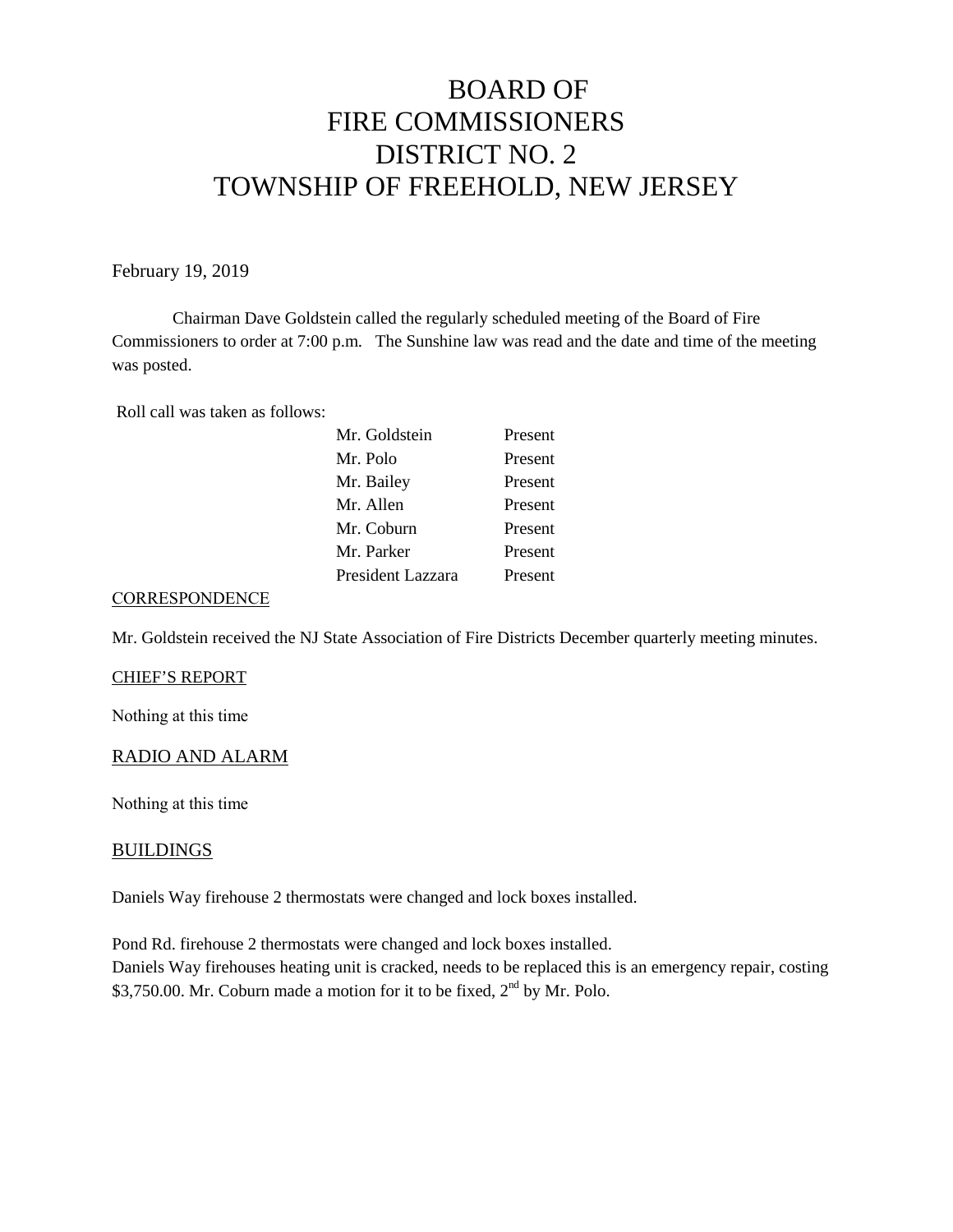President Lazzara and the Board of Commissioners approved for 2 cars to be stored at Dutch Lane firehouse for future drills.

# INSURANCE

Nothing at this time.

# **MAINTENANCE**

.

'66 Repaired EVAP issues (vent and purge sol), fuel level sensor (pump replaced), and Trans cooler lines

'67 repaired EVAP issues (pump replaced) tank pressure and LED low beams installed.

'73 needs to be run, to circulate gas, so it doesn't go bad.

'74 Auto charger, gauge, and plug replaced.

'75 Aux air pump ordered and trying locate to purchase rear upper marker lights

'76 Aux air pump ordered and Replaced rear upper marker lights, at fire and safety for tank fill repairs.

'77 Aux air pump and engine dip stick tube ordered, adjusted exhaust tail pipe, replaced cabinet and pump panel lights.

'90 Turn signal switch replaced.

## OLD BUSINESS

Mr. Bailey still following up about blood work with physicals.

A pole barn can't be built on the current Dutch Lane Rd firehouse, because it's too close to the Henry Hudson Trail.

Dutch Lane firehouse needs to keep a drain in the bay, the old one needs to be replaced. President Lazzara to get estimates.

Mr. Goldstein recommends that blood work be mandatory when physicals are done with Access Health. Discussion was tabled until Mr. Bailey could confirm with NFPA that it is mandatory.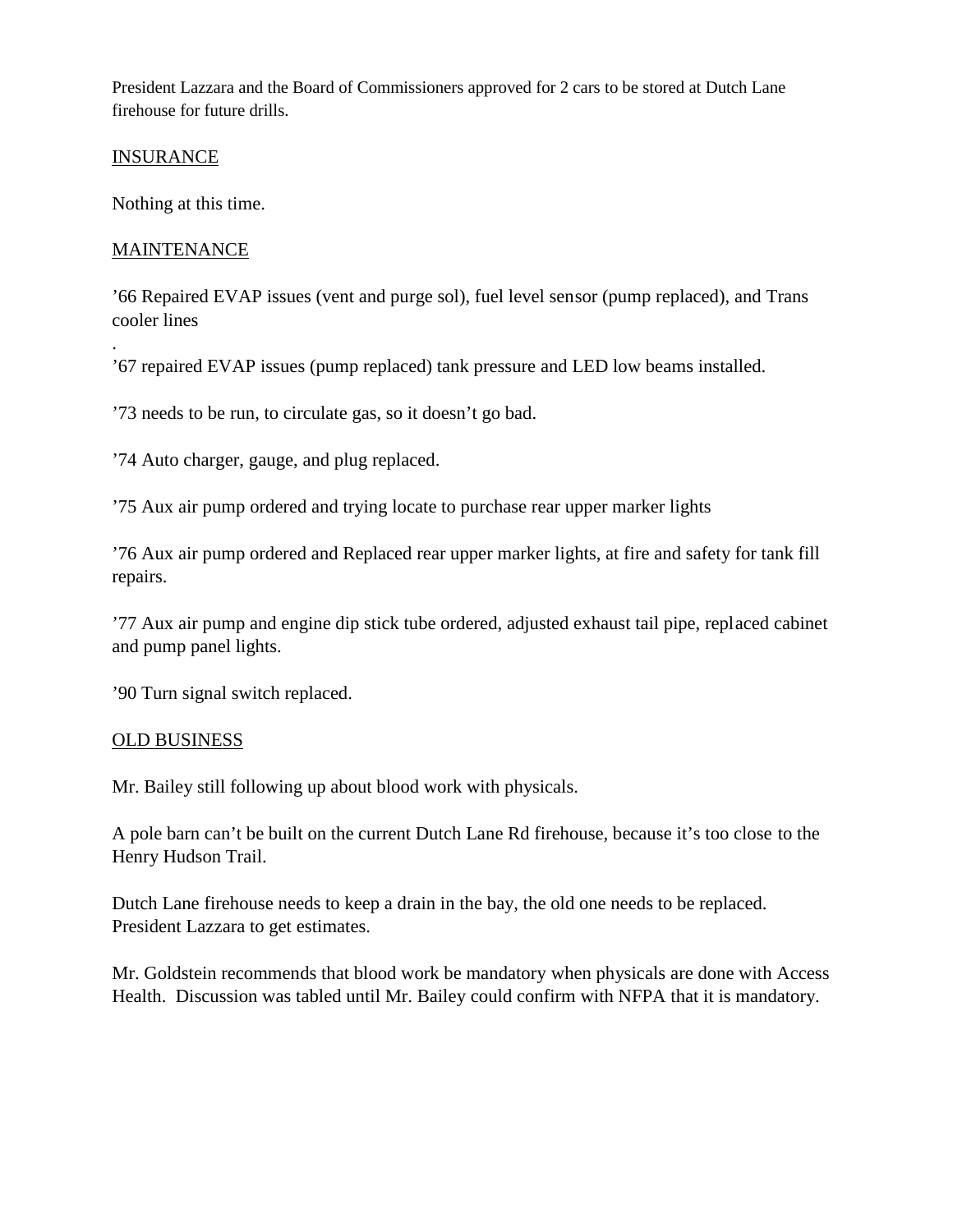# TREASURER

Checking Acct. \$1,291.53 Savings Acct. \$783,642.13 CD \$1,466,944.85

Total \$2,251,878.51

| Check#                                        |                          |
|-----------------------------------------------|--------------------------|
| 10865 Angelo Calamita                         | \$<br>100.00             |
| 10866 Carmela Calamita                        | \$<br>100.00             |
| 10867 Joseph Chiusano                         | $\mathbb{S}$<br>100.00   |
| 10868 Maria Chiusano                          | $\mathbb{S}$<br>100.00   |
| 10869 Netlink IT                              | \$<br>405.00             |
| 10870 JCP&L                                   | \$1,549.90               |
| 10871 NJNG                                    | \$1,670.01               |
| 10872 Optimum                                 | $\mathbb{S}^-$<br>565.25 |
| 10873 Verizon Wireless                        | \$<br>450.18             |
| 10874 Buchanan Ingersol and Rooney            | \$<br>911.23             |
| 10875 Ocean B. Safe and Security              | \$<br>432.00             |
| 10876 Fire and Safety Services                | \$<br>602.15             |
| 10877 Blaze Emergency Equip                   | \$<br>352.24             |
| 10878 Roux Associates                         | \$<br>399.95             |
| 10879 Township of Marlboro district elections | \$<br>6.25               |
| 10880 Dean Morris Plumbing                    | \$<br>115.00             |
| 10881 Access Health                           | \$<br>331.00             |
| 10882 Batteries Plus Bulbs                    | $\mathbb{S}$<br>339.60   |
| 10883 NJ Fire Equipment                       | \$<br>413.02             |
| 10884 Access Health                           | \$11,682.00              |
| 10885 Coby Graphics                           | \$<br>107.00             |
| 10886 Corbin Electric                         | $\mathbb{S}$<br>185.00   |
| 10887 County of Monmouth                      | \$<br>607.48             |
| 10888 NJ Associates of Fire District          | \$<br>300.00             |
| 10889 NetLink                                 | \$2,025.00               |
| 10890 Jersey Coast Fire                       | \$<br>136.45             |
| 10891 Norwood Auto Parts                      | \$<br>93.73              |
| 10892 James Taylor                            | \$<br>145.35             |
| 10893 Earhart Automotive                      | \$<br>497.91             |
| 10894 D&R Heating                             | \$<br>658.50             |
| 10895 Team Life Inc.                          | \$<br>780.00             |
| 10896 NJ Fire Equipment                       | \$<br>577.60             |
| 10897 Kris Holley                             | \$<br>235.00             |
| 10898 Sonnenblick, Selvers, Parker            | \$<br>800.00             |